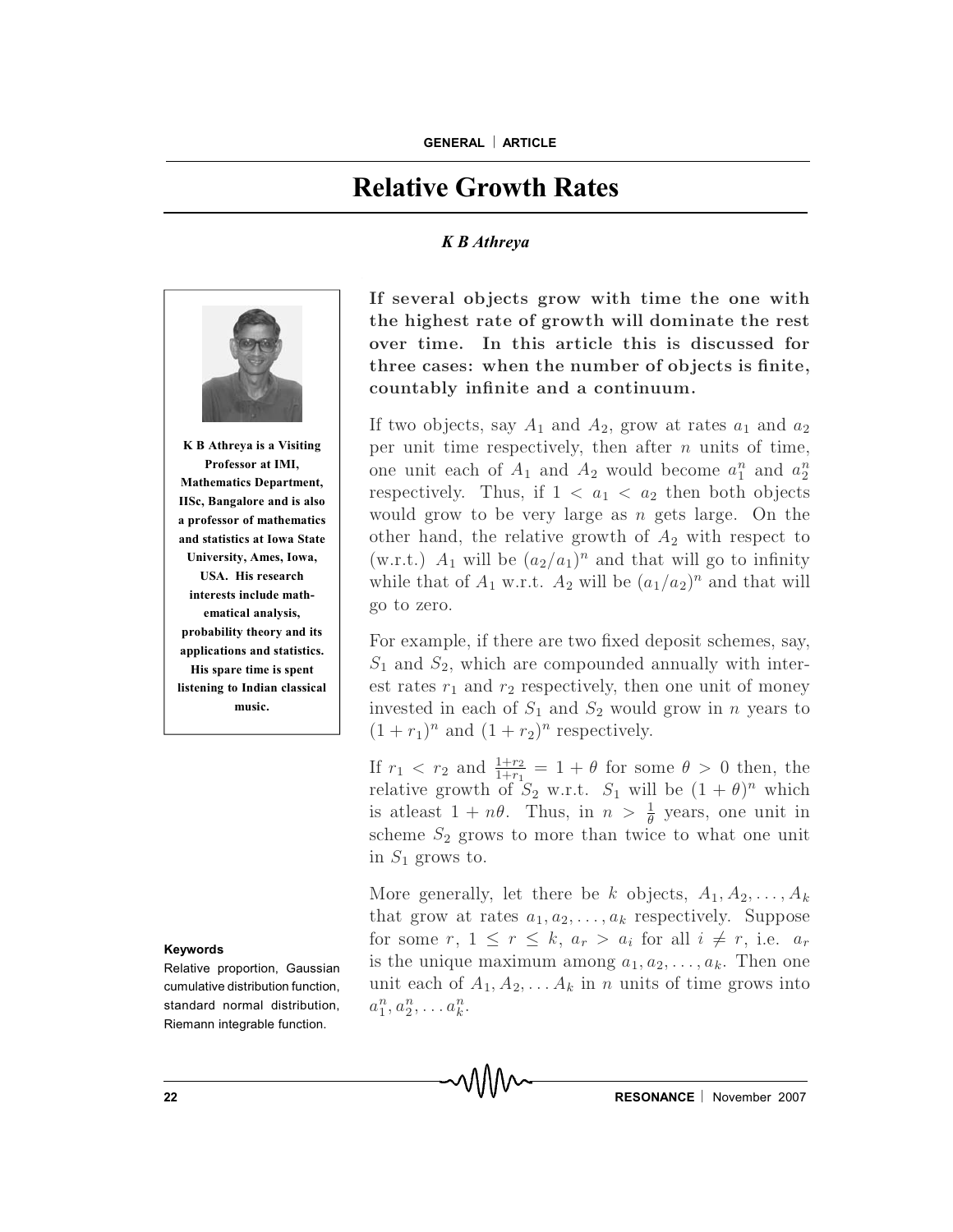Let

$$
p_{ni} \equiv \frac{a_i^n}{\sum_{j=1}^k a_j^n}, \quad 1 \le i \le k \tag{1}
$$

denote the relative proportion of the size of  $A_i$  to the sum of the sizes of all  $A_j$ 's at time n. Then, it is easy to conclude that

$$
p_{nr} \to 1 \quad \text{and} \quad \sum_{\substack{i \neq r \\ i=1}}^{k} p_{ni} \to 0 \tag{2}
$$

as  $n \to \infty$ . Thus, object  $A_r$  tends to dominate all the rest over time. For example, if there are  $k$  countries in the world with annual population growth rates  $a_1, a_2, \ldots, a_k$  and if there is one country whose growth rate is higher than others, then after some time that country will have the largest population and the proportion of people in that country to the total population of the world will go to one.

What about countably infinite number of objects? Let  $A_1, A_2, A_3, \ldots$ , be a countably infinite collection of objects with growth rates  $a_1, a_2, \ldots$  per unit time respectively. Assume that

(i) for some 
$$
r, a_r > a_i, i \neq r
$$

(ii)  

$$
\sum_{j=1}^{\infty} \left(\frac{a_j}{a_r}\right)^{n_0} < \infty \text{ for some } n_0 \ge 1
$$
 (3)

Since one unit of object  $A_i$  would become  $a_i^n$  after n units of time, the relative proportion of  $A_i$  to the total of all objects after n units of time,  $p_{ni}$  say will be

$$
p_{ni} \equiv \frac{a_i^n}{\sum_{j=1}^{\infty} a_j^n}
$$

 $RESONANCE | November 2007$  23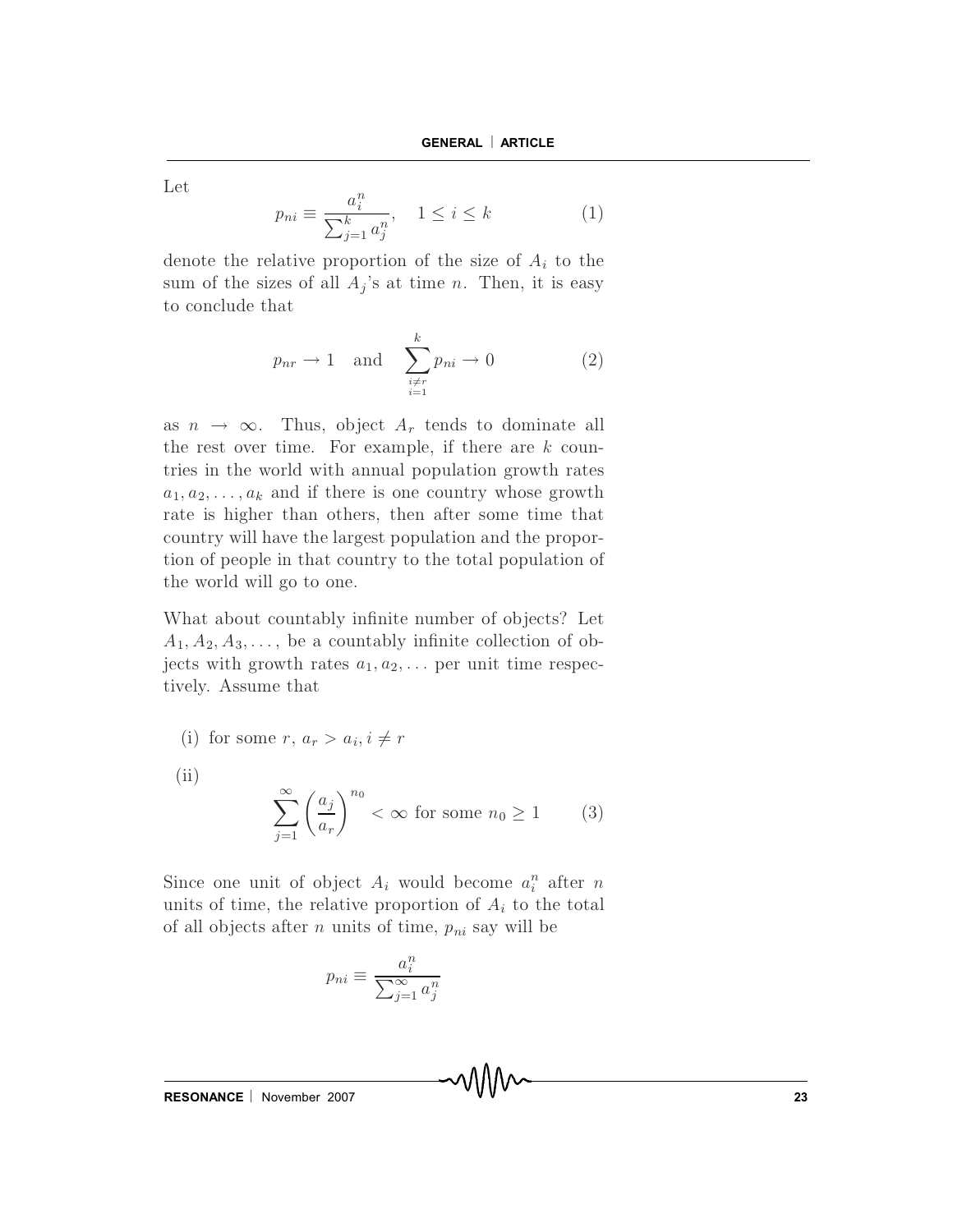using condition (ii) and the fact  $0 < \frac{a_j}{a_r} < 1$  for all  $j \neq r$ it can be shown that

$$
\lim_{n \to \infty} \sum_{j \neq r} \left(\frac{a_j}{a_r}\right)^n = 0.
$$
 (4)

Thus,

$$
p_{nr} \to 1 \tag{5}
$$

and

$$
\sum_{i \neq r} p_{ni} \to 0 \tag{6}
$$

as  $n \to \infty$ .

Next, what about a continuum of objects?

One could try something like this. Let  $f(x)$  be a nonnegative function on some interval  $[a, b]$ . Associate with each point x in [a, b] an object  $A_x$  and think of  $f(x)$  as the growth rate of  $A_x$ . Thus one unit of  $A_x$  will grow into  $(f(x))^n$  in *n* units of time. Call  $f(x)$  the rate function. Let it have a unique maximum occuring at some  $x_0, a \leq x_0 \leq b$ . That is,  $f(x_0) > f(x)$  for all  $x \neq x_0$ . Then, in analogy with  $(2)$  and  $(5)$ , it is not unreasonable to ask whether

$$
\frac{(f(x_0))^n}{\int_a^b (f(x))^n dx} \to 1
$$
\n(7)

and

$$
\frac{(f(x'))^n}{\int_a^b (f(x))^n dx} \to 0 \quad \text{for all } x' \neq x_0.
$$
 (8)

Unfortunately, this does not hold fully.

For example, if  $f(x) \equiv x$  and  $[a, b] = [0, 1]$ then  $x_0 = 1$  and  $\int_0^1 (f(x))^n dx = \frac{1}{(n+1)}$  so that

$$
\frac{(f(x_0))^n}{\int_0^1 (f(x))^n dx} = (n+1) \to \infty
$$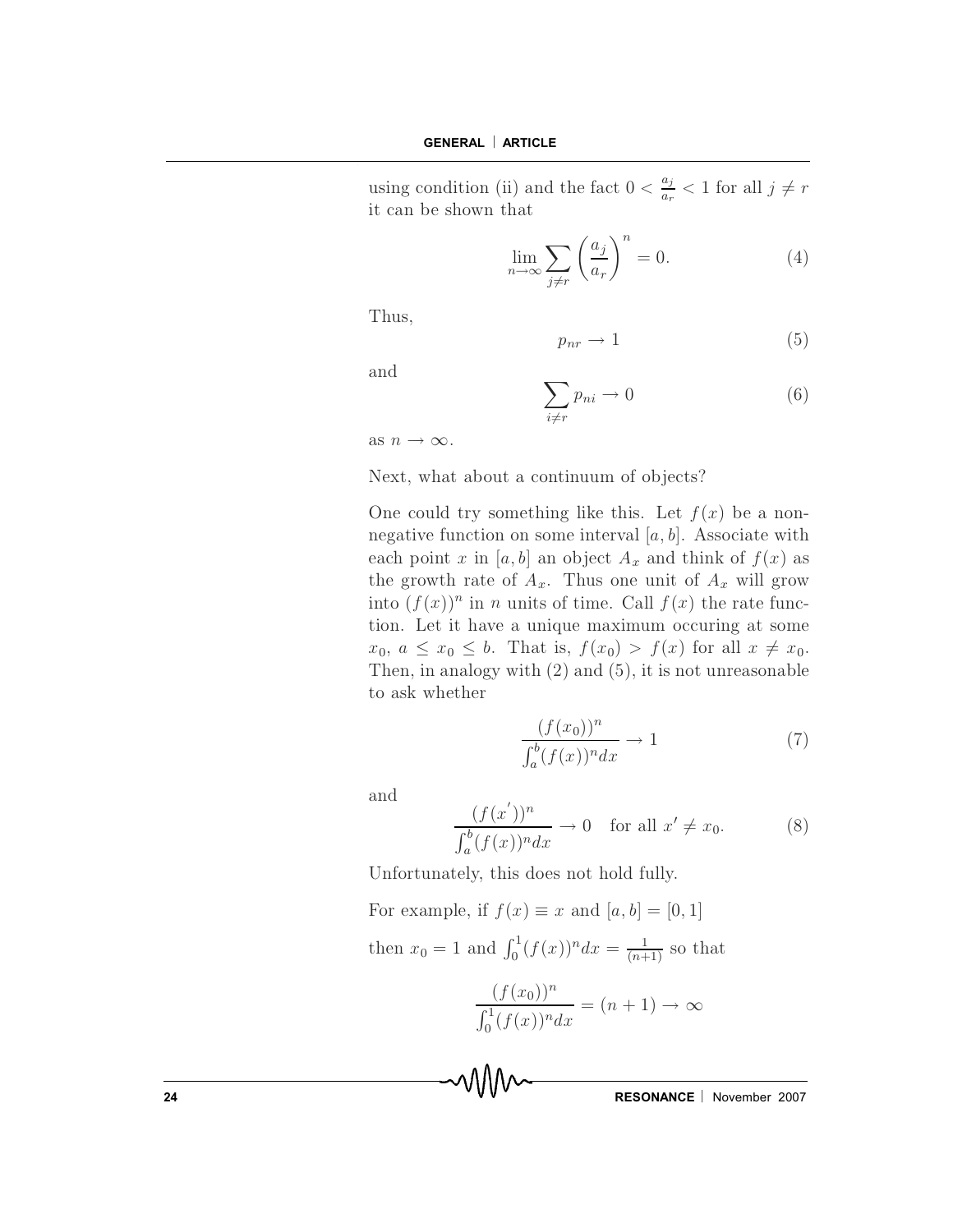and hence (7) does not hold.

However, for  $0 \leq x' < x_0 = 1$ 

$$
\frac{(f(x'))^n}{\int_0^1 (f(x))^n dx} = (n+1)(x')^n
$$

does go to zero as  $n \to \infty$ , i.e. (8) holds. This suggests that an appropriate generalisation of  $(2)$  and  $(5)$  might be as follows. For every  $\varepsilon > 0$ ,

$$
p_n(x_0, \varepsilon) \equiv \frac{\int_{x_0 - \varepsilon}^{x_0 + \varepsilon} (f(x))^n dx}{\int_a^b (f(x))^n dx} \to 1
$$
 (9)

as  $n \to \infty$  or equivalently

$$
1 - p_n(x_0, \varepsilon) = \frac{\int_{|x - x_0| \ge \varepsilon} (f(x))^n dx}{\int_a^b (f(x))^n dx} \to 0 \qquad (10)
$$

as  $n \to \infty$ . That is at time *n*, the proportion of objects that lie in any nondegenerate two sided neighborhood of  $x_0$  to the total number of objects (rather than those that lie exactly at  $x_0$ ) goes to one and the proportion outside any such neighborhood goes to zero.

It turns out that  $(9)$  and  $(10)$  hold under some reasonable conditions on  $f(x)$ . Assume that the rate function  $f(.)$  is such that

- (i)  $f = [a, b] \rightarrow R^+ = [0, \infty),$
- (ii) for some  $x_0$  in [a, b],  $f(x_0) > f(x)$  for all  $x \neq x_0$ , x in [a, b]
- (iii)  $f(.)$  is continuous at  $x_0$
- (iv) for each  $\varepsilon > 0$ , there is a  $\lambda_{\varepsilon}$  such that  $0 \leq \lambda_{\varepsilon} < 1$ and  $|x - x_0| \ge \varepsilon$  implies  $0 \le f(x) \le \lambda_{\varepsilon} f(x_0)$ .

$$
(11)
$$

MM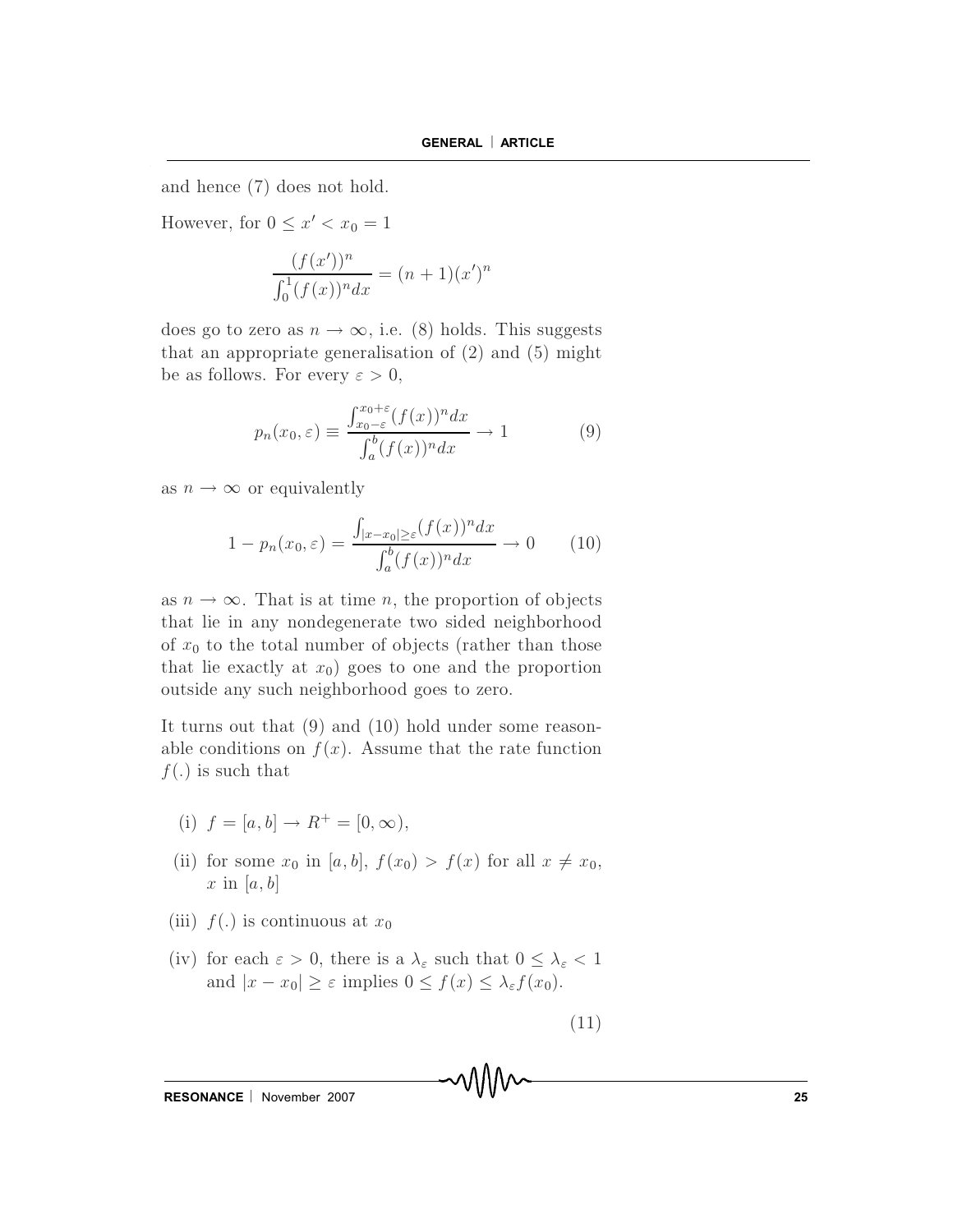Then, we claim that for each  $\varepsilon > 0$ , (9) and (10) hold.

Here is a proof of this claim. Fix  $\varepsilon > 0$ . Let  $\lambda_{\varepsilon}$  be as in condition (iv) above. By condition (iii) above, i.e. the continuity of  $f(.)$ , and the fact  $f(x_0) > 0$ , for any  $0 \leq \lambda < 1$ , we can choose an  $\eta > 0$  such that  $|x-x_0| < \eta$ implies  $f(x) > \lambda f(x_0)$ . Now choose the  $\lambda$  to be less than  $\lambda_{\varepsilon}$ . Then the denominator of (10) is

$$
\geq \int_{|x-x_0|<\eta} (f(x))^n dx \geq \lambda^n (f(x))^n \eta
$$

and by condition (iv) the numerator of  $(10)$  is

$$
\leq (\lambda_{\varepsilon} f(x_0))^n (b-a)
$$

Thus

$$
0 \le 1 - p_n(x_0, \varepsilon) \le \left(\frac{\lambda}{\lambda_{\varepsilon}}\right)^n \frac{(b-a)}{\eta}
$$

Since  $0 \leq \frac{\lambda}{\lambda_{\varepsilon}} < 1$ , the rightside above goes to zero as  $n \to \infty$ , establishing (10) which implies (9). Note further that for each  $\varepsilon > 0$ 

$$
0 \le \frac{\int_a^b (f(x))^n dx}{(f(x_0))^n} \le \int_{|x-x_0| < \varepsilon} \left(\frac{f(x)}{f(x_0)}\right)^n dx
$$
  
+ 
$$
\int_{\varepsilon \le |x-x_0|} \left(\frac{f(x)}{f(x_0)}\right)^n dx
$$
  

$$
\le 2\varepsilon + \lambda_{\varepsilon}^n (b-a)
$$

and hence that

$$
0 \le \frac{\lim_{n \to \infty} \int_a^b (f(x))^n dx}{(f(x_0))^n} \le 2\varepsilon
$$

Since  $\varepsilon > 0$  is arbitrary this says that

$$
\lim_{n \to \infty} \frac{\int_a^b (f(x))^n dx}{(f(x_0))^n} = 0
$$

Thus in (9) both the numerator and denominator when divided by  $(f(x_0))^n$  go to zero as  $n \to \infty$  and yet their ratio goes to one.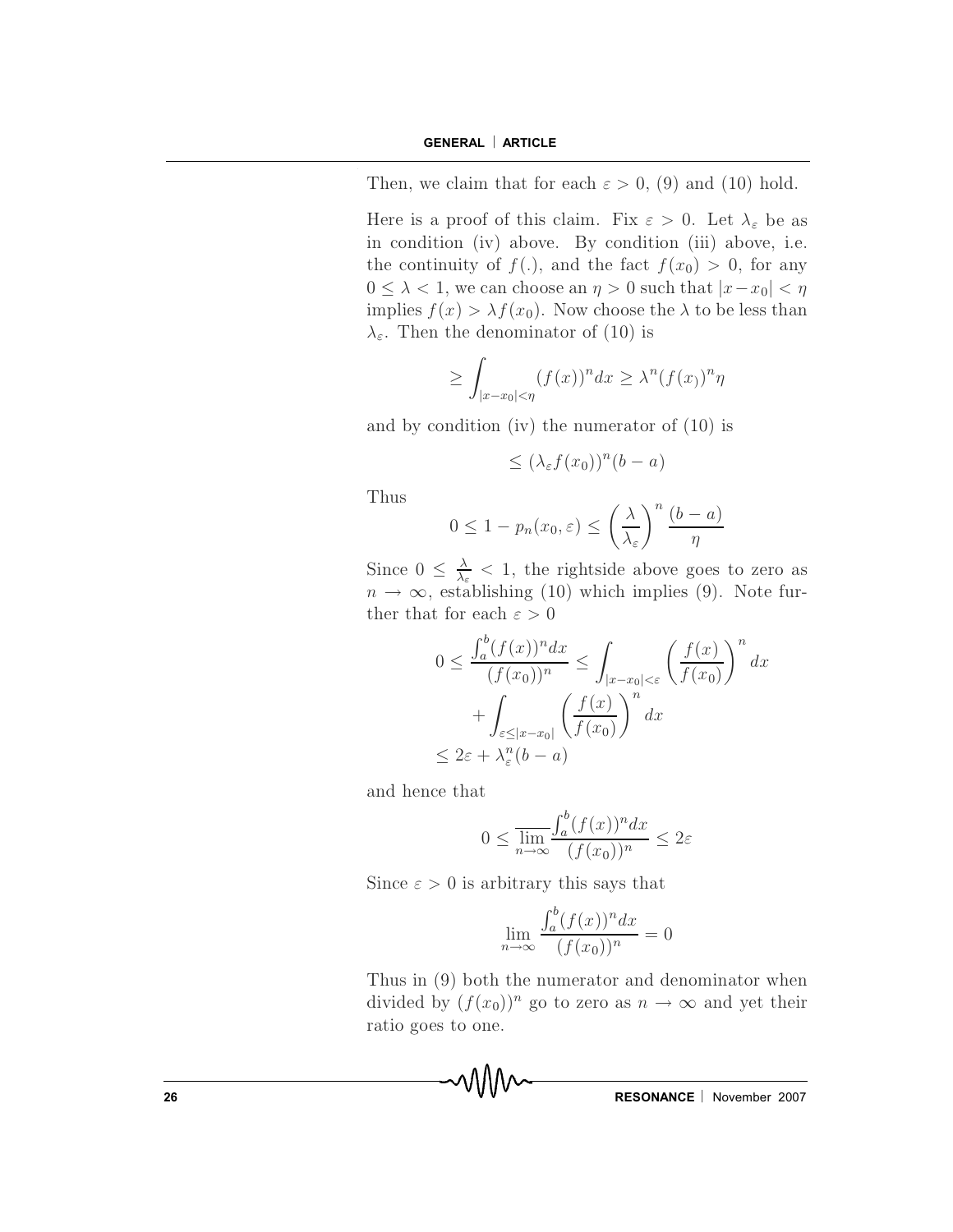One can refine  $(9)$  if we know more about the behaviour of  $f(x)$  near the optimum value  $x_0$ . The assertion in (9) says that for each  $\varepsilon > 0$  the proportion of objects in the interval  $(x_0 - \varepsilon, x_0 + \varepsilon)$  goes to one.

One could ask whether we could find smaller intervals  $O_n$  around  $x_0$  that get small and shrink to  $x_0$  as  $n \to \infty$ such that the proportion in  $n$  still goes to one. For example, would  $O_n = (x_0 - \varepsilon_n, x_0 + \varepsilon_n)$  where  $n\varepsilon_n \to 0$ do? What if  $\sqrt{n}\varepsilon_n \to 0$ .

The following special case was considered by S Shirali in an earlier issue of *Resonance* [1]. Let  $f(x) = (\cos x)^n$  be the rate function on the interval  $[a, b] = [-\frac{\pi}{2}, \frac{\pi}{2}]$ . Then f satisfies (11) and has a unique maximum of 1 at  $x_0 = 0$ . Thus

$$
\int_{-\pi/2}^{\pi/2} (\cos x)^n dx \to 0 \text{ as } n \to \infty
$$

Shirali [1] asserts that for any  $-\infty < \alpha < \beta < \infty$ 

$$
\frac{\int_{\frac{\alpha}{\sqrt{n}}}^{\frac{\beta}{\sqrt{n}}} (\cos x)^n dx}{\int_{\frac{\pi}{2}}^{\frac{\pi}{2}} (\cos x)^n dz} \to \Phi(\beta) - \Phi(\alpha)
$$
 (12)

as  $n \to \infty$ , where

$$
\Phi(x) \equiv \int_{-\infty}^{x} \frac{1}{\sqrt{2\pi}} e^{-u^2/2} du \tag{13}
$$

MM

is the standard normal (gaussian) cumulative distribution function, well known in probability theory and statistics and in many areas of science and engineering.

Thus, the proportion of objects in the neighborhood  $\left(\frac{\alpha}{\sqrt{n}}, \frac{\beta}{\sqrt{n}}\right)$  after *n* units of time converges as  $n \to \infty$ to a quantity that is strictly postive but also strictly less than one. This implies that most of the objects are centered around the origin at a distance of the order  $\sqrt{n}$ . This also implies that the proportion of objects in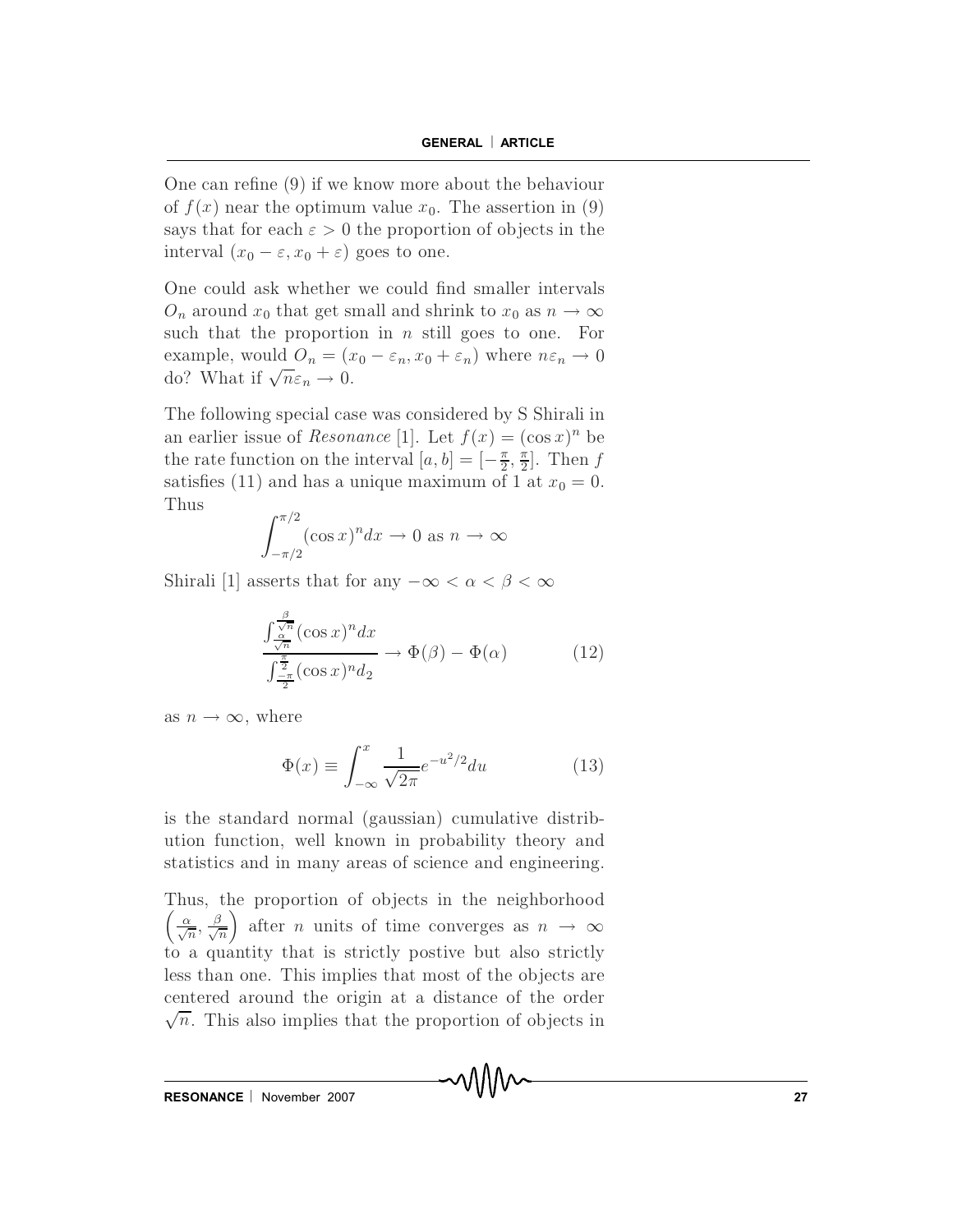$O_n \equiv (-\varepsilon_n, \varepsilon_n)$  goes to zero if  $\sqrt{n}\varepsilon_n \to 0$  (i.e.  $\varepsilon_n \to 0$ faster than  $\frac{1}{\sqrt{n}}$  and to one if  $\sqrt{n}\varepsilon_n \to \infty$ .

Another way of interpreting Shirali's assertion (12) is that if at time  $n$  one chooses an object at random with uniform distribution among all the objects and its location is  $X_n$  then the probability that  $X_n$  lies between  $\left(\frac{\alpha}{\sqrt{n}}, \frac{\beta}{\sqrt{n}}\right)$  converges to  $\Phi(\beta) - \Phi(\alpha)$  or that the probability that  $\sqrt{n}X_n$  lies in  $(\alpha, \beta)$  converges to  $\Phi(\beta) - \Phi(\alpha)$ . In the language of probability theory it says that  $\sqrt{n}X_n$ converges in distribution to a standard normal distribution.

Now let us prove  $(12)$ . Note that

$$
\sqrt{n} \int_{\frac{\alpha}{\sqrt{n}}}^{\frac{\beta}{\sqrt{n}}} (\cos x)^n dx = \int_{\alpha}^{\beta} \left( \cos \frac{u}{\sqrt{n}} \right)^n du
$$

Now write

$$
\cos \frac{u}{\sqrt{n}} = \left( 1 + \frac{\left( \cos \frac{u}{\sqrt{n}} - 1 \right) n}{n} \right)
$$

$$
= \left( 1 + \frac{\lambda_n(u)}{n} \right) \text{ say} \qquad (14)
$$

Now for  $u \neq 0$ 

$$
\lambda_n(u) = \frac{\left(\cos\frac{u}{\sqrt{n}} - 1\right)}{\frac{u^2}{2n}} \frac{u^2}{2}.
$$

Since  $\frac{\cos \theta - 1}{\theta^2} \to -1/2$  as  $\theta \to 0$ ,  $\lambda_n(u) \to -\frac{u^2}{2}$  as  $n \to \infty$ .

Next,

$$
\left(1 + \frac{x_n}{n}\right)^n \to e^x \quad \text{if } x_n \to x.
$$

So

$$
\varphi_n(u) \equiv \left(\cos \frac{u}{\sqrt{n}}\right)^n \to e^{-u^2/2} \equiv \varphi(u),
$$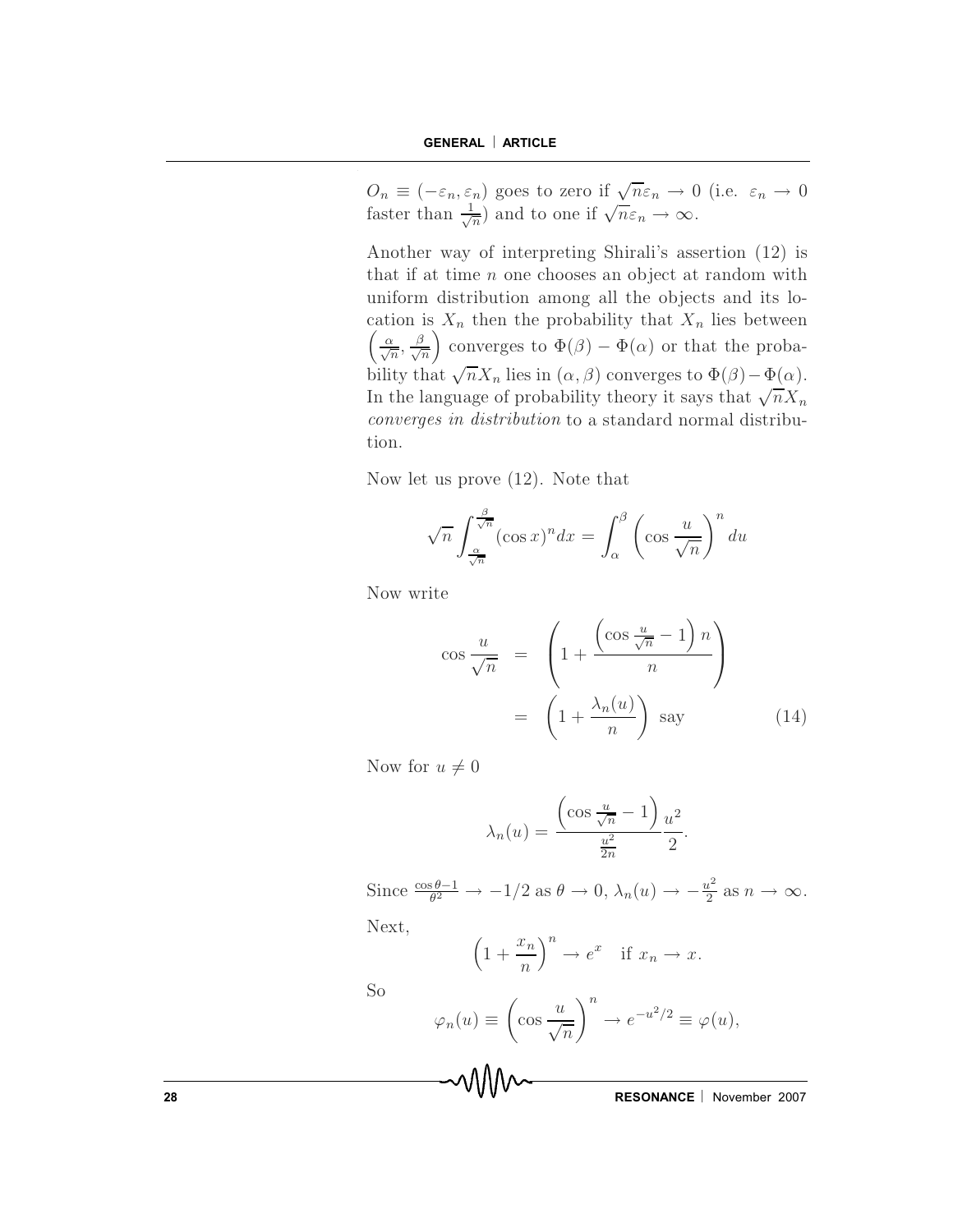say as  $n \to \infty$ .

It can be shown that  $\varphi_n(.)$  converges uniformly to  $\varphi(u)$ <br>on any finite interval  $[\alpha, \beta]$ , i.e.  $\max\{|\varphi_n(u) - \varphi(u)| : \alpha \leq$  $u \leq \beta$   $\rightarrow$  0 as  $n \rightarrow \infty$ .

This implies that

$$
\int_{\alpha}^{\beta} \left( \cos \frac{u}{\sqrt{n}} \right)^n \to \int_{\alpha}^{\beta} e^{-u^2/2} du
$$

i.e.

$$
\sqrt{n} \int_{\frac{\alpha}{\sqrt{n}}}^{\frac{\beta}{\sqrt{n}}} (\cos x)^n dx \to \int_{\alpha}^{\beta} e^{-u^2/2} du. \tag{15}
$$

A little more effort can be used to show that

$$
\sqrt{n}\int_{-n}^{n}(\cos x)^{n}dx \to \int_{-\infty}^{\infty}e^{-u^{2}/2}du. \qquad (16)
$$

Now

$$
\int_{-\infty}^{\infty} e^{-u^2/2} du = 2 \int_{0}^{\infty} e^{-u^2/2} du = 2I, \text{ say,}
$$

 $_{\rm then}$ 

$$
I^{2} = \left(\int_{0}^{\infty} e^{-u^{2}/2} du\right) \left(\int_{0}^{\infty} e^{-v^{2}/2} dv\right)
$$
  
\n
$$
= \int_{0}^{\infty} \int_{0}^{\infty} e^{-\frac{u^{2}+v^{2}}{2}} du dv
$$
  
\n
$$
= \int_{0}^{\infty} \int_{0}^{\pi/2} e^{-r^{2}/2} r dr d\theta
$$
  
\n
$$
= \left(\int_{0}^{\infty} e^{-r^{2}/2} r dr\right) \left(\int_{0}^{\pi/2} d\theta\right)
$$
  
\n
$$
= \left(\int_{0}^{\infty} e^{-t} dt\right) \frac{\pi}{2} = \frac{\pi}{2}
$$

Thus

$$
2I = 2\sqrt{\frac{\pi}{2}} = \sqrt{2\pi}.\tag{17}
$$

MM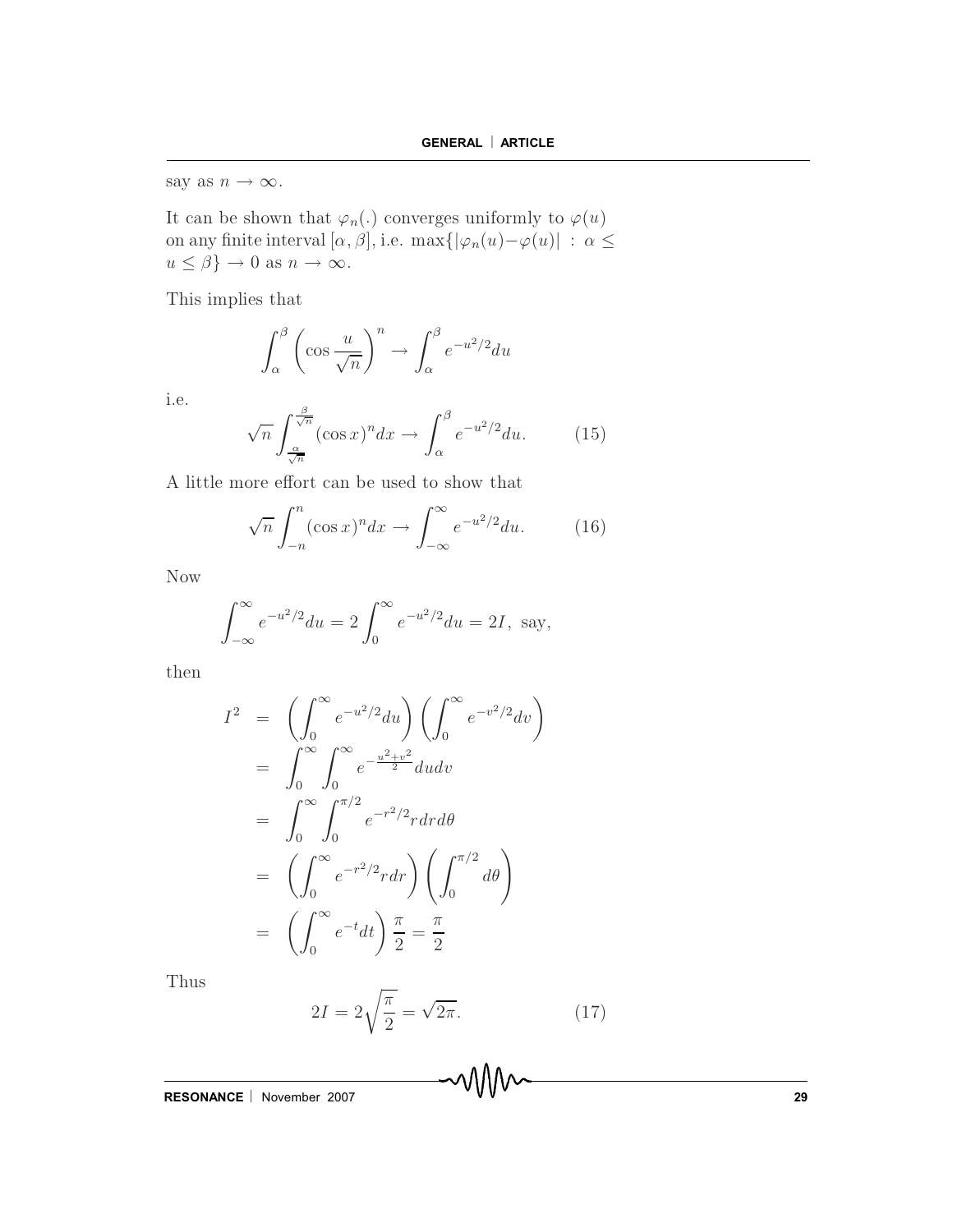Following the above arguments it is not difficult to establish the following:

Let  $f(x)$  be a Riemann integrable function on  $[-1, 1]$ such that (i)  $f(0) = 1$ , (ii)  $0 \le f(x) \le 1$  for all  $|x| \le 1$ , (iii) f is continuous at 0 and (iv) for any  $\varepsilon > 0$ , there is a  $0 < \lambda_{\varepsilon} < 1$  such that for all  $|x| \geq \varepsilon$ ,  $|f(x)| \leq \lambda_{\varepsilon}$ . Then

- (a)  $A_n = \int_{-1}^{1} (f(x))^n dx \to 0$  as  $n \to \infty$ .
- (b) For each  $\varepsilon > 0$ ,

$$
p_n(\varepsilon) \equiv \frac{\int_{-\varepsilon}^{\varepsilon} (f(x))^n dx}{A_n} \to 1 \quad \text{as} \quad n \to \infty
$$

(c) If in addition to condition (i) and (iv) above if  $f$ satisfies

(v) For some  $\alpha > 0$ 

$$
\lim_{n \to 0} \frac{1 - f(x)}{|x|^{\alpha}} \equiv c_{\alpha}, \quad 0 < c_{\alpha} < \infty,
$$

then

$$
B_n(a,b) = \frac{\int_{a/n^{1/\alpha}}^{b/n^{1/\alpha}} (f(x))^n dx}{An}
$$

$$
\rightarrow \frac{\int_a^b e^{-c_\alpha |u|^\alpha} du}{\int_{-\infty}^{\infty} e^{-c_\alpha |u|^\alpha} du}
$$
(18)

Note that

$$
\int_{-\infty}^{\infty} e^{-c_{\alpha}|u|^{\alpha}} du = 2 \int_{0}^{\infty} e^{-c_{\alpha}v} \frac{1}{\alpha} v^{\frac{1}{\alpha}-1} dv
$$

$$
= \frac{2}{\alpha c_{\alpha}^{1/\alpha}} \int_{0}^{\infty} e^{-u} u^{\frac{1}{\alpha}-1} du
$$

$$
= \frac{2}{\alpha} \cdot \frac{1}{c_{\alpha}^{1/\alpha}} \cdot \Gamma(1/\alpha)
$$

WW